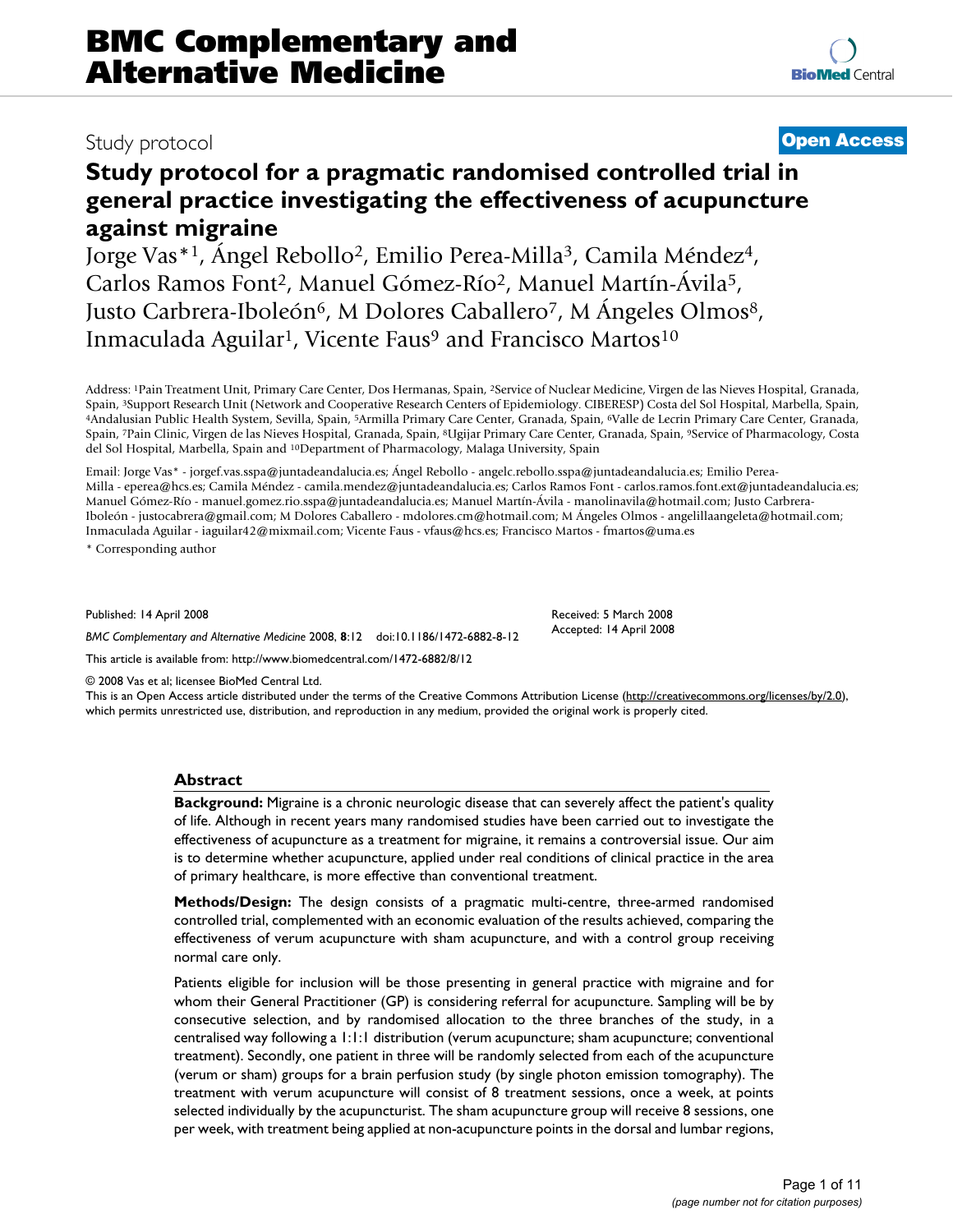using the minimal puncture technique. The control group will be given conventional treatment, as will the other two groups.

**Discussion:** This trial will contribute to available evidence on acupuncture for the treatment of migraine. The primary endpoint is the difference in the number of days with migraine among the three groups, between the baseline period (the 4 weeks prior to the start of treatment) and the period from weeks 9 to 12. As a secondary aspect, we shall record the index of laterality and the percentage of change in the mean count per pixel in each region of interest measured by the brain perfusion tomography, performed on a subsample of the patients within the real and sham acupuncture groups.

**Trial registration:** Current Controlled Trials ISRCTN98703707.

#### **Background**

Headache, which is one of the most common causes of patients' seeking attention at neurology clinics, is a highly prevalent health problem and one with considerable socioeconomic impact [1-4]. In Spain, the prevalence of migraine is 16.9% among women and 7.4% among men [5], with 60% of patients having a family background of such headaches [6]. This epidemiologic profile is similar to that reported for other countries [7]. Headache can be considered a social pathology, as it is often discapacitating. A population based study in the USA found that most of the cost provoked by headaches was related to days off work and loss of productivity [8]. It has been estimated that routine activities are limited during 78% of migraine attacks [9]. Spain is believed to lose 13 million working days every year because of migraine [10], and its direct and indirect costs amount to 1076 million Euros, of which 65% is accounted for by indirect costs [5].

There is no curative treatment for migraine, but there do exist various options for pharmacological treatment, and the choice of one type or another depends on the frequency of the attacks, their severity, the patient's activity and tolerance to side effects. In Spain it has been estimated that the most common treatment is applied at the moment of the attack (86.6%); the drugs used when a severe attack occurs include non steroidal anti-inflammatory drugs (NSAIDs) (36.7%), tryptans (28.4%), paracetamol (7.7%) and ergotamine derivatives (7.7%). Patients who suffer repeated attacks are recommended the prophylactic administration of medication such as beta blockers, tricyclic antidepressants and antiepileptic drugs [11]. The effectiveness of these treatments, although it has been corroborated by numerous studies, is limited. For severe cases, it has been estimated that one third of patients fail to respond to the administration of tryptans, which moreover are reserved for those patients who suffer the most severe attacks or who been found to respond poorly to NSAIDs. Prophylactic treatment reduces the frequency of attacks by 50%, but requires a gradual increase of the dose applied and it has an objectifiable benefit of 6 months.

Prophylaxis, therefore, reduces but does not eliminate the problem and the need for medication against severe attacks [12]. Tolerance to pharmacological treatment is limited, both for therapy for severe cases and for preventive measures. The main side effects in the former case are gastrointestinal disorders (with NSAIDs) or cardiovascular problems (with ergotamine substances and tryptans). Among the side effects arising from chronic treatment are sedation, fatigue, lack of tolerance to exercise, and weight gain. In addition, there are physiological factors such as pregnancy or old age, and pathological ones such as asthma, ischemic heart disease or hypertension, for which the administration of some of these drugs is contraindicated, and this circumstance also affects the applicability of the therapy in clinical practice [12].

Acupuncture is widely used to treat headache, and can be applied as the sole therapy or as part of a more complex treatment programme [13,14]. Despite its popularity, there persists some controversy as to the differentiation between the specific and the nonspecific effects of acupuncture. A Cochrane review published in 2001 [15] concluded that, in general terms, current evidence supports the value of acupuncture as a treatment for idiopathic headaches, but due to clinical heterogeneity and the low methodological quality of the 26 studies included, it was not possible to make direct recommendations for clinical practice. Fundamentally, some forms of acupuncture seem to be beneficial, but it is unclear as to which treatment strategies (acupuncture points, type of stimulation, frequency, etc.) should be favoured.

The three most recent studies published, during the last two years, report conflicting results. Two studies, which can be classified as belonging to the German strategy of assessing the coverage of acupuncture for certain processes, concluded that both verum acupuncture and sham acupuncture (superficial acupuncture at points not considered to be acupuncture points) are more effective than remaining on the waiting list, untreated [13], but that their results did not differ significantly from those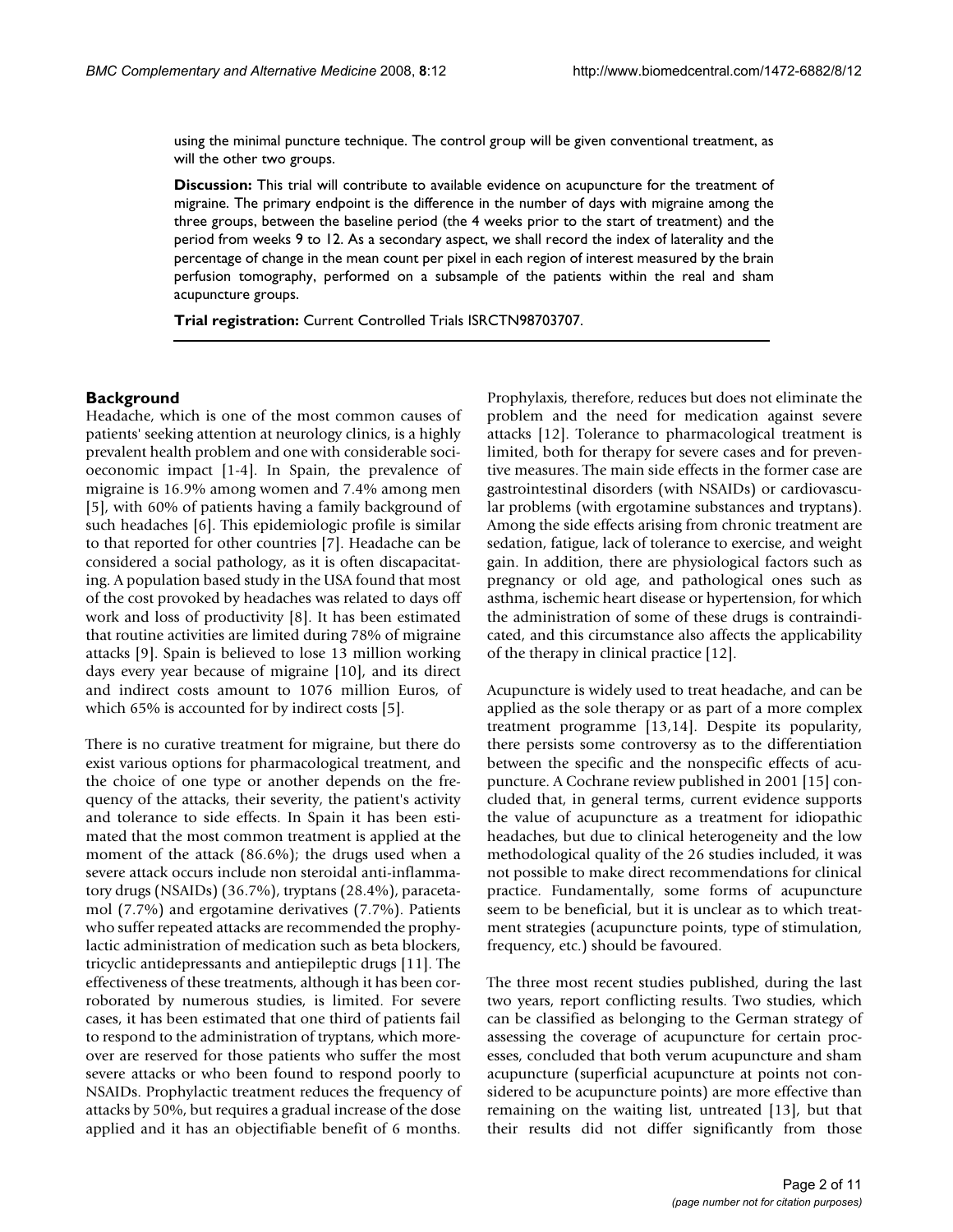obtained by pharmacological treatment [16]. The third study was a pragmatic one that concluded that acupuncture produces a clinically significant improvement in patients suffering chronic headache, especially in the case of migraine, compared with conventional treatment; moreover, it leads to decreased consumption of medication, visits to the GP and days off work [14]. Endres et al., in a recent review of the subject, concluded that acupuncture treatment for 6 weeks is not inferior to preventive pharmacological treatment for 6 months, but that the use of acupuncture at specific points, needle stimulation and the depth of the puncture are not as important as had previously been thought [17].

The single photon emission computed tomography (SPECT) of brain perfusion is a technique that obtains three-dimensional images of the cerebral distribution of a radiopharmaceutical, reflecting regional brain perfusion [18,19]. SPECT is less expensive than other techniques, is more widely available and is of more general clinical application; moreover, it may enable a semiquantitative analysis of the images [20]. Numerous studies have been made of regional cerebral blood flow (rCBF) in patients with migraine, and hypoperfusion has been found in many cases, with asymmetries in others [21-27]. Indeed, some authors have correlated the abnormalities observed with the severity of the attack [25]. Few studies have made use of brain perfusion SPECT to examine the effects of acupuncture. Lee et al. studied the cerebrovascular response to traditional acupuncture among patients suffering an obstruction of the middle cerebral artery, and compared the results obtained with those produced among 8 healthy volunteer control subjects. Among the patients, there were focal increases in rCBF in the hyperperfused regions that surrounded the ischemic injury, and also in the ipsilateral or contralateral sensory-motor cortex, while the controls presented multiple sites with raised rCBF in each hemisphere, thus showing that among the patients acupuncture produced an activation of neurons that are viable and undergoing cerebral reorganization [28]. Wang and Jia studied the effects of acupuncture on the rCBF of 9 patients with cerebrovascular disease, and on that of 11 healthy subjects, finding significant differences in the cerebral cortex and the contralateral thalamus, in the ipsilateral basal ganglia and in the cerebellum [29]. Newberg et al. investigated changes in rCBF associated with the analgesic effect of acupuncture in 7 patients with chronic pain, and compared these effects with those found in 5 healthy controls. Baseline studies of the thalamus of patients suffering pain presented significant asymmetries, in comparison with the controls. This asymmetry became normalized or inverted after acupuncture. These authors also found significant correlations with changes in the activity of the prefrontal cortex and in the sensorymotor ipsilateral area [30]. Ha-Kawa et al. described the changes in rCBF induced by acupuncture among 3 patients with dystonia, and related these changes to the action of acupuncture on the central nervous system [31].

Acupuncture produces complex changes in the areas of the brain concerned with pain transmission and perception, although the specific details of these effects have yet to be established. The use of neuroimaging techniques enables us to observe changes in cerebral cortical perfusion related to the type of acupuncture applied (verum or sham), and to determine the existence of specific or nonspecific patterns of cortical activation [32].

Summing up, the disparity in results obtained, depending on how the technique is applied, on the diverse therapeutic strategies possible with acupuncture, and on the need to attempt to measure the specific and the nonspecific effects of the technique, led us to design this randomised controlled pragmatic study aimed at investigating the effectiveness of acupuncture applied in primary healthcare centres for patients suffering migraine. Our goals are: a) to assess the effectiveness and safety of acupuncture in the context of standard clinical practice; b) to derive an economic evaluation of the technique; c) to determine the specific and nonspecific effects of the intervention in the study; and d) to examine changes in brain perfusion using SPECT tomography to examine the consequences of the different interventions.

# **Methods**

#### *Design*

Randomised controlled multicentre pragmatic study, with three arms, to compare the effectiveness of the individualized active acupuncture (Group A), minimal acupuncture (in locations not corresponding to acupuncture points, in different metamers and at a depth of less than 3 mm) (Group B) and conventional treatment (Group C). The patients will be blinded to the two acupuncture treatments. These patients will be assessed and the results analysed by professionals blinded with respect to the allocations of the different treatments. A stratified randomised subsample of groups A and B will be given a SPECT tomography in order to determine possible changes in the cerebral vascular flow provoked by the two different types of acupuncture applied. The duration of the study, per patient, will be 28 weeks, four of which will be prior to randomisation (baseline), followed by 8 weeks of treatment and then 16 weeks' follow up.

#### *Study period*

January 2008-December 2010

#### *Study subjects*

General practitioners at the three primary healthcare clinics taking part in the study, belonging to the public health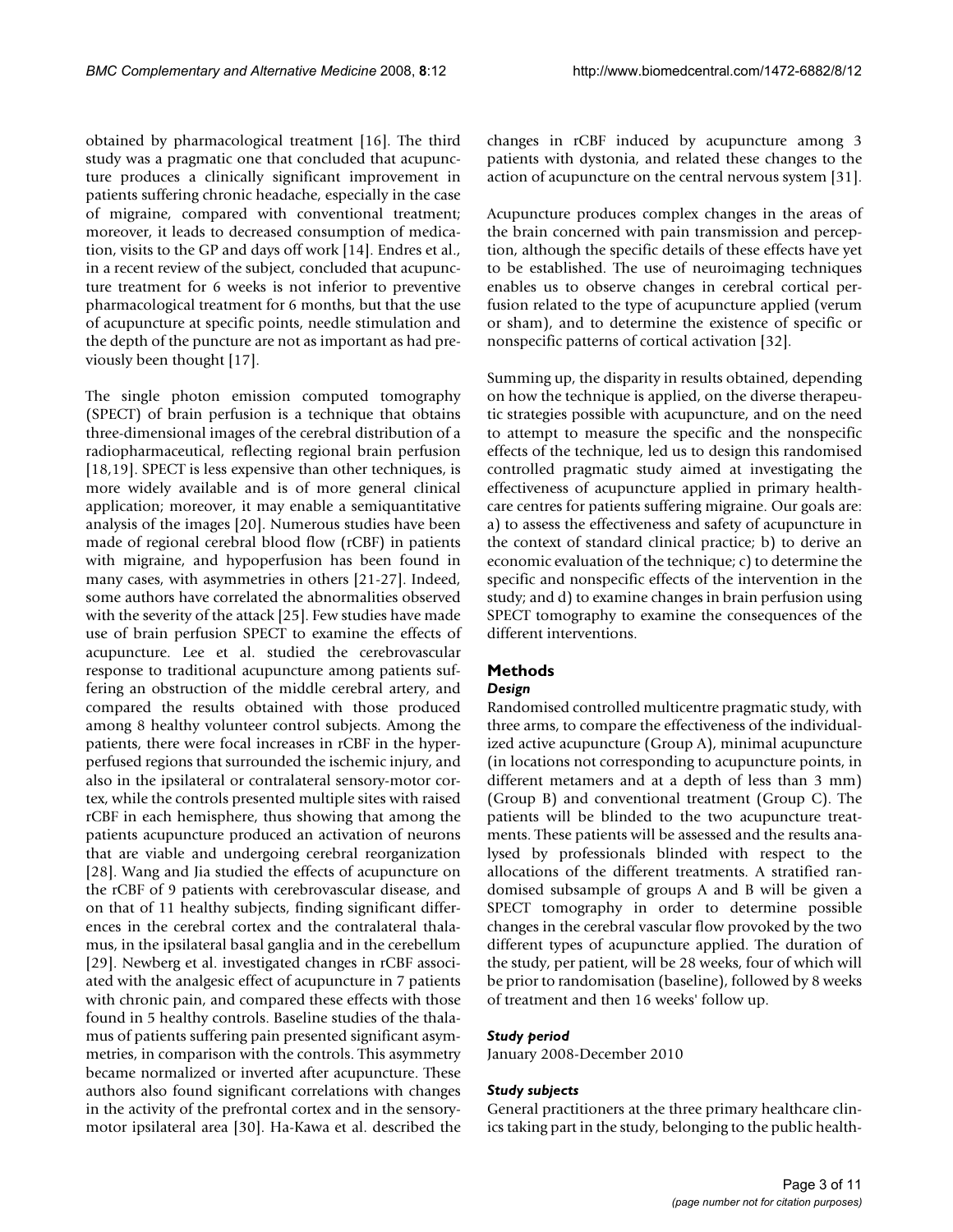care system in Andalusia (at Armilla, Valle de Lecrín and Ugíjar, all in the province of Granada), will identify potentially eligible patients with migraine symptoms. An independent assessor will interview the participants, perform the screening and instruct the patients in how to complete the headache diary (to be filled in over a period of 4 weeks). The patients will be informed about the procedures of the study and will be requested to sign the informed consent form. They will also be informed about the possible risks associated with the different types of acupuncture (infection, fainting, bruising) and told that that they may end their participation in the study at any time, with no type of penalty or loss of benefits to which they would otherwise be entitled. Although only a subsample will be given the SPECT diagnostic test, all the patients included in the study will be required to sign their informed consent to this test.

The patients included must be at least 18 years old, diagnosed with migraine, in accordance with the principles of the International Headache Society [1] and the recommendations for clinical trials published by the same Society [33], with or without aura, with a frequency of migraine attacks of 2–6 times per month, with a minimum chronicity of one year, the onset of symptoms at an age of less than 50 years, having completed the headache diary, and have signed their informed consent. Criteria for exclusion will include acupuncture during the 12 previous months, incapacity to distinguish between tensional headache and migraine, secondary headaches, contraindication to acupuncture (pregnancy, generalised dermopathy, treatment with anticoagulants, thrombocytopenia) or to the performance of SPECT techniques (cerebrovascular accident, traumatic brain injury, alcohol or drug abuse, severe psychiatric disorders) and inability to complete the questionnaires or to reply to the assessor's questions.

The ethical validity of this study has been assessed and approved by the Andalusian Regional Committee for Clinical Trials, following approval by the Research Committee corresponding to each of the participating centres. The study design complies with the fundamental principles set out in the Helsinki Declaration, as revised in Tokyo (2004), as well as those of the Council of Europe Convention on human rights and biomedicine, and the requirements of Spanish law regarding the field of biomedical research, the protection of personal data, and bioethics. All patients must sign the form of informed consent to clinical research procedures. During the course of the study, audits will be carried out as considered necessary by the corresponding Committee for Research Ethics and by the Quality Control Committee responsible for the centre in question, these being independent of any external audits (by the source of research funding) that may be required.

# *Randomisation and treatment allocation*

Sampling will be by consecutive selection, in accordance with inclusion-exclusion criteria, over a period of 24 months until the predetermined sample size has been obtained. Randomised allocation to the three arms of the trial will be carried out using an appropriate computer program (EpiDat v 3.1), in a centralised way (by the Research Unit at Hospital Costa del Sol, Malaga), following a 1:1:1 distribution (verum acupuncture: minimal acupuncture: conventional treatment), with a sequence for each clinic in blocks of 9. Secondarily, one patient in three will be randomly selected from each of groups A and B to be given a SPECT brain perfusion study. Neither the centres nor the doctors participating in the trial will take part in the randomisation procedure, and the sequence of the latter will remain concealed until the completion of the trial. The patients who fulfil the criteria for inclusion and who give their informed consent will be included in the trial. After each patient's inclusion, his/her GP will contact the randomisation centre, where the patient will be registered, and the doctor will be told, by phone and by fax, which of the three arms of the trial the patient has been allocated to. This procedure guarantees that the randomisation process will not be influenced by the doctor participating. We shall endeavour to ensure that all participants begin the trial with the same expectations of effectiveness; accordingly, the initial information provided to the patient will state that all the treatments provided in the course of the trial are effective [13,14,16].

# *Criteria and procedure for withdrawal of patients from the trial*

A patient may be withdrawn from the trial at any time, at his/her own discretion or at that of the researcher. The reasons for interrupting the patient's participation in the trial will be recorded on the summary page of the Data Record Book (DRB). If there is any suspicion of secondary headache or of a malignant pathology, as well as the patient being withdrawn from the trial, he/she will be referred to his/her GP so that a conclusive diagnosis may be made on the basis of relevant complementary tests, or so that referral to a neurologist may be considered.

# *Sample size*

In calculating the sample size, we assumed a power of 90% and  $\alpha$  value of 5%, in order to detect a difference of 1.6 days with migraine with a standard deviation of 2.8 days; this implies a sample size of 72 per group in a design with three equal groups. We propose to recruit 270 patients in order to allow for a 20% withdrawal rate.

#### *Interventions*

The treatment strategies with verum and with sham acupuncture were developed by means of consensus with experienced acupuncture practitioners. All the patients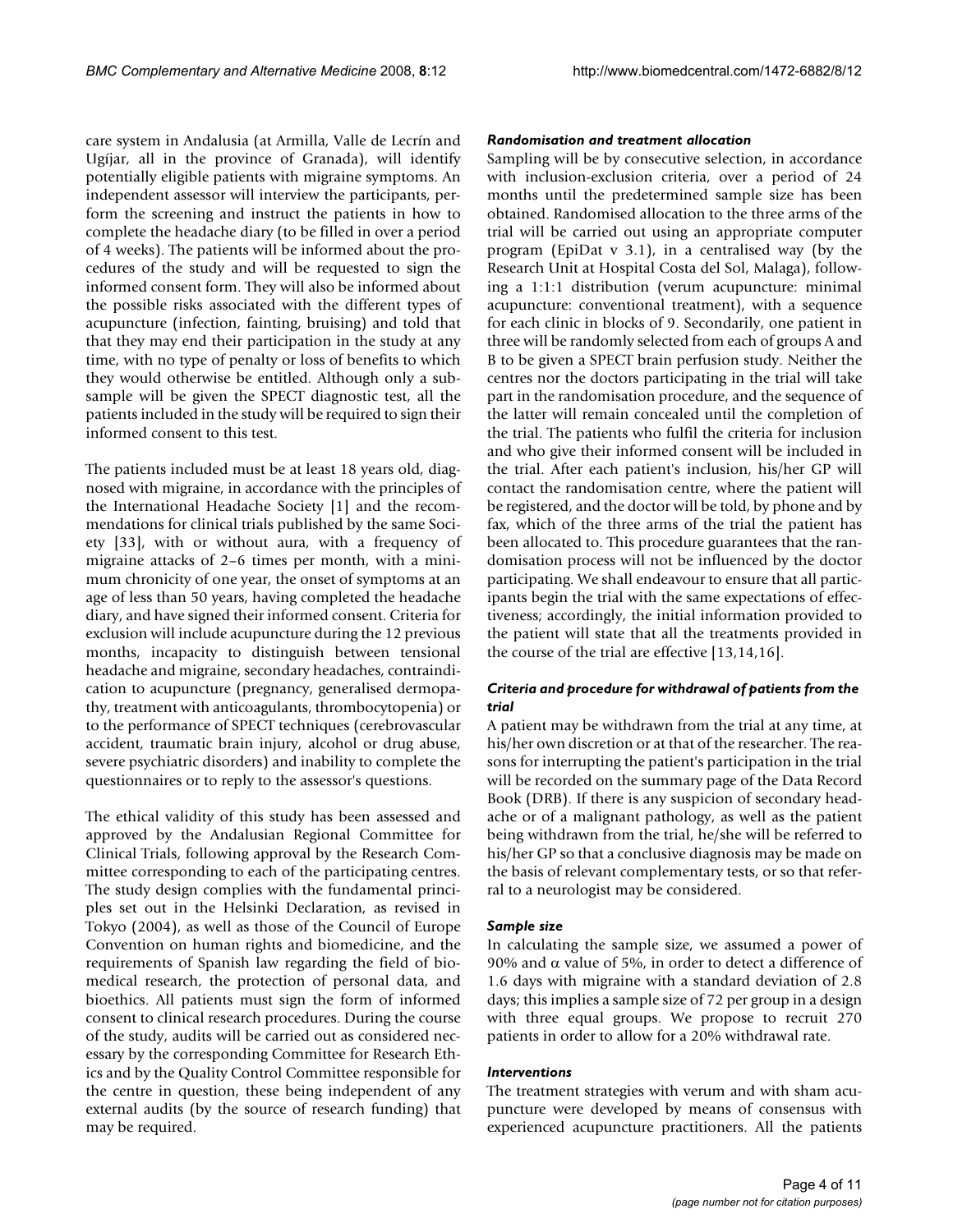will be allowed to take symptomatic medication to treat headache episodes if necessary, and to continue taking the medication to prevent migraine attacks, following their GPs' recommendations and those of the Headache Study Group of the Spanish Neurological Society [34].

The two groups will receive a total of 8 acupuncture sessions (at a rate of 1 session per week), each lasting 30 minutes, comprising the technique described below and at the locations specified. The acupuncture needles will be sterile, single-use, model S-J2030, made by Seirin Corporation (Shizuoka, Japan) in accordance with EC regulations.

### *A) Verum acupuncture*

Individualized treatment on the basis of diagnosis in accordance with traditional Chinese medicine (TCM), which the acupuncture physician may modify in accordance with the evolution of the patient's symptoms. The TCM diagnosis, evolution, points and techniques applied should be recorded in the DRB.

The doctors responsible for the treatment (specialists in acupuncture with a minimum training of 600 hours and a mean experience of 5.7 years) will insert sterile, single-use filiform acupuncture needles, with a length of 10–30 mm and a diameter of 0.20 mm, with the aid of a guide tube at each of the points, after first disinfecting the skin and with the patient in decubitus. The puncture will be made in accordance with the standards of TCM, to a depth of 1– 3 cm, depending on the points selected. The insertion will be followed by stimulation performed with bidirectional rotation actions of the needle sheath in order to produce the sensation known as *Deqi*, commonly described as a sensation of irradiation. The needle will be maintained in place for 30 minutes, with 1–3 manipulations per session.

Any adverse reaction or side effect should be recorded in the DRB, with a detailed description, and stating the date of occurrence.

The time dedicated to the patients allocated to each of the groups should be identical. Similarly, the same time should be devoted to pre and post session evaluations.

The patients randomly selected for the SPECT diagnostic test will be given their first session at the Nuclear Medicine Department of the Virgen de las Nieves Hospital. The remaining sessions, as well as those applied to the other patients, will be performed at the healthcare centres participating in the trial.

#### *B) Sham acupuncture*

The patients who are randomly assigned to this group will be given minimal acupuncture (the real insertion of acupuncture needles, to a depth of less than 3 mm) at 5 bilateral non-acupuncture points located 1.5 cm from the mean dorsal line and lumbar curve, specifically, at the spinal apophysis of the T10, T11, T12, L1 and L3 vertebrae.

The technique will not differ at all from that used for Group A, except that no attempt will be made to produce the *Deqi* sensation.

#### *C) Conventional treatment*

The patients will be given the conventional treatment prescribed by their GP.

#### *Brain perfusion tomography (SPECT)*

*Preparation*

▪ During the 24 hours prior to the examination, the patient must not consume coffee, colas, energy drinks, alcohol, tobacco or any drugs that might affect the cerebral blood flow.

▪ The procedure will be explained to the patient and his/ her capacity to collaborate in the performance of the examination will be assessed.

#### *Criteria for exclusion*

Patients will be excluded from the trial if they are lactating or have a case history suggesting possible alterations to brain perfusion patterns in the SPECT test (such as cerebrovascular accident, traumatic brain injury, alcohol or drug abuse, or severe psychiatric disorders).

#### *Radiopharmaceuticals*

The radiopharmaceutical used will be 99mTc-ECD (Neurolite, Bristol-Myers Squibb Pharma Belgium Sprl). The manufacturer's instructions will be followed for reconstitution and labelling of the product. The dose given to each patient will be measured using an activimeter (Capintec CRC-35R, Cleveland Ohio USA) immediately following intravenous administration of the radiopharmaceutical. Its quality will be controlled in accordance with the method described by the manufacturer, to achieve at least the recommended radiochemical purity of 90%.

#### *Gammacamera*

In carrying out the examination, we will use a triple-head gammacamera (Picker Prism 3000, Cleveland Ohio USA), equipped with collimators for a low-energy and ultra high-resolution neuro-fan beam (Leuhr-NeuroFan), connected to a Picker Odyssey FX image processing workstation.

#### *Procedure*

▪ Baseline or pre-acupuncture trial:

• With the patient in decubitus, eyes open and ears unoccluded, administer 260 MBq (7 mCi) of 99mTc-ECD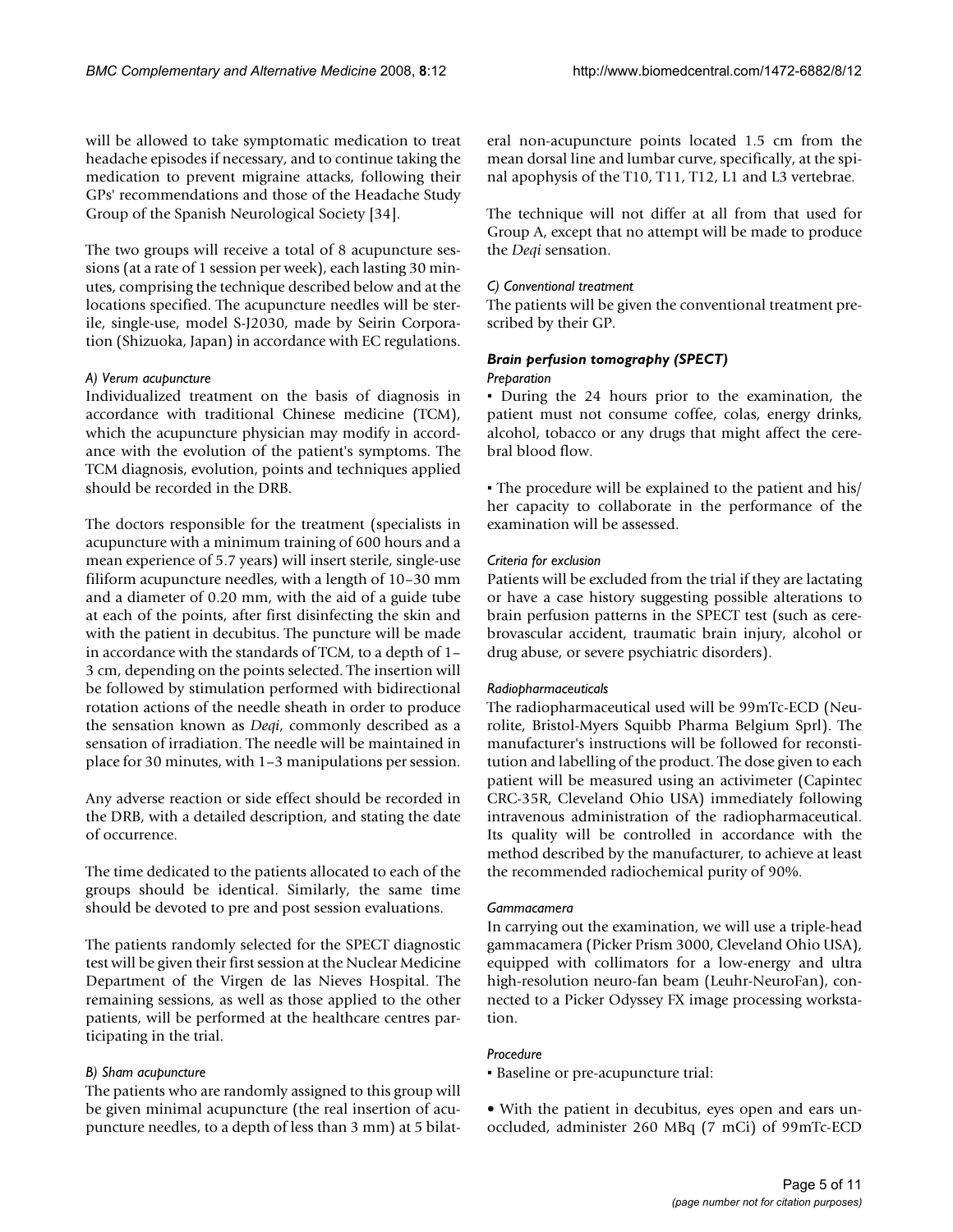intravenously, with the vein canalized at least 10 minutes previously.

• Image acquisition will begin 20 minutes following the injection of the radiopharmaceutical, in accordance with the following parameters: 360° circular orbit, rotation radius of 12.9 cm, step and shoot mode (3°/40 sec/step), 128 × 128 matrix, no zoom, and an energy window of 140 ± 20 KeV. Total acquisition time, 45 minutes.

• After this initial image acquisition, the patients will be given the first acupuncture session (verum or sham), under the following procedure:

1. Group A: verum acupuncture at LI4 and LIV3 (these points were decided upon by consensus among the acupuncture physicians taking part in the trial, and because they are the ones most frequently employed in treating primary headache [35]). The insertion will be followed by stimulation performed with bidirectional rotation actions of the needle sheath in order to produce the *Deqi*. The needle will be maintained in place for 30 minutes, with 1–3 manipulations per session.

2. Group B: sham acupuncture at two bilateral points, located 1.5 cm from the spinal apophysis of the T12 and L1 vertebrae, at a depth of less than 3 mm. The technique will not differ at all from that used for Group A, except that no attempt will be made to produce the *Deqi* sensation.

▪ Post-acupuncture trial:

• 5 minutes before ending the acupuncture session, administer 925 MBq (25 mCi) of 99mTc-ECD intravenously. Image acquisition will begin approximately 30 minutes later, using the same acquisition protocol and with a total acquisition time of 20 minutes.

- Post-treatment trial:
- This will be performed at week 12 after randomisation.

• This trial will be carried out with the same dose of radiopharmaceuticals and under acquisition conditions identical to those of the post-acupuncture study.

# *Image processing and analysis*

For image reconstruction, will be used a filtered backprojection algorithm, using Low-Pass filter Butterworth type (6.0 and a cutoff frequency of 0.3), and attenuation correction by Chang's method with an attenuation coefficient of 0.11 cm-1. After reconstruction imaging is reoriented in cross sectional planes according orbitomeatal axis (transaxial, saggital and coronal) for study comparison. Imaging will be evaluated both qualitatively and semi-quantitatively. For visual assessment, the crosssections will be summed two by two. In the semi-quantitative analysis, they will be summed five by five.

The "Brain Ratios" program will be employed for semiquantitative image analysis. This program enables us to plot and locate elliptical, rectangular or irregular regions of interest (ROI) in the cerebral cortex, automatically, interactively or manually. It is also possible to apply ROI that have been stored from previous studies. The location and size of the different ROI can be modified, if necessary.

In the semi-automatic method, the operator selects a transaxial image that is reoriented in the orbital-meatal plane, centred on the central grey matter, and draws an ellipse to outline the external borders of the cerebral cortex. Then, within the ellipse, the program identifies 12 regions in the right cerebral hemisphere and 12 symmetric regions in the left cerebral hemisphere.

The following regions are specified: superior, middle and inferior frontal, anterior cingulated, inferior, middle and superior temporal, posterior/precuneous cingulated, thalamus, cerebellum, occipital cortex and left and right hemispheres, as well as the whole brain. The advantage of using this method is that it is not operator dependent. The program determines the number of pixels, the total counts and the activity normalized by surface (pixel of each ROI). It also determines the indices of the total counts and of the mean number of counts per pixel among each precise ROI and another one used as reference (left and right hemisphere, cerebellum, occipital cortex). The values for the regional brain perfusion in the post-acupuncture study will be obtained by calculating the number of total counts in each ROI, and subtracting from this value the decayadjusted total number of counts for the same ROI in the pre-acupuncture study. The mean number of counts per pixel in each ROI will be normalized to the activity of the whole brain.

# *Results measures*

Each patient will fill in a headache diary during the 4 consecutive weeks immediately before the trial (baseline period), and during the 4 weeks following it (see figure 1). The diaries will be complemented with information on 4 additional weeks, from week 21 to week 24 after randomization (the follow-up period) Headache severity should be recorded in the diaries on a 3-point scale, by which 1 represents the presence of mild pain, 2 represents moderate pain and 3, severe pain (with incapacity to carry out everyday activities or necessity to remain in bed). The diary will also record the symptomatic and/or prophylactic medication taken, specifying the brand name and the number of doses. It should be clearly stated on the cover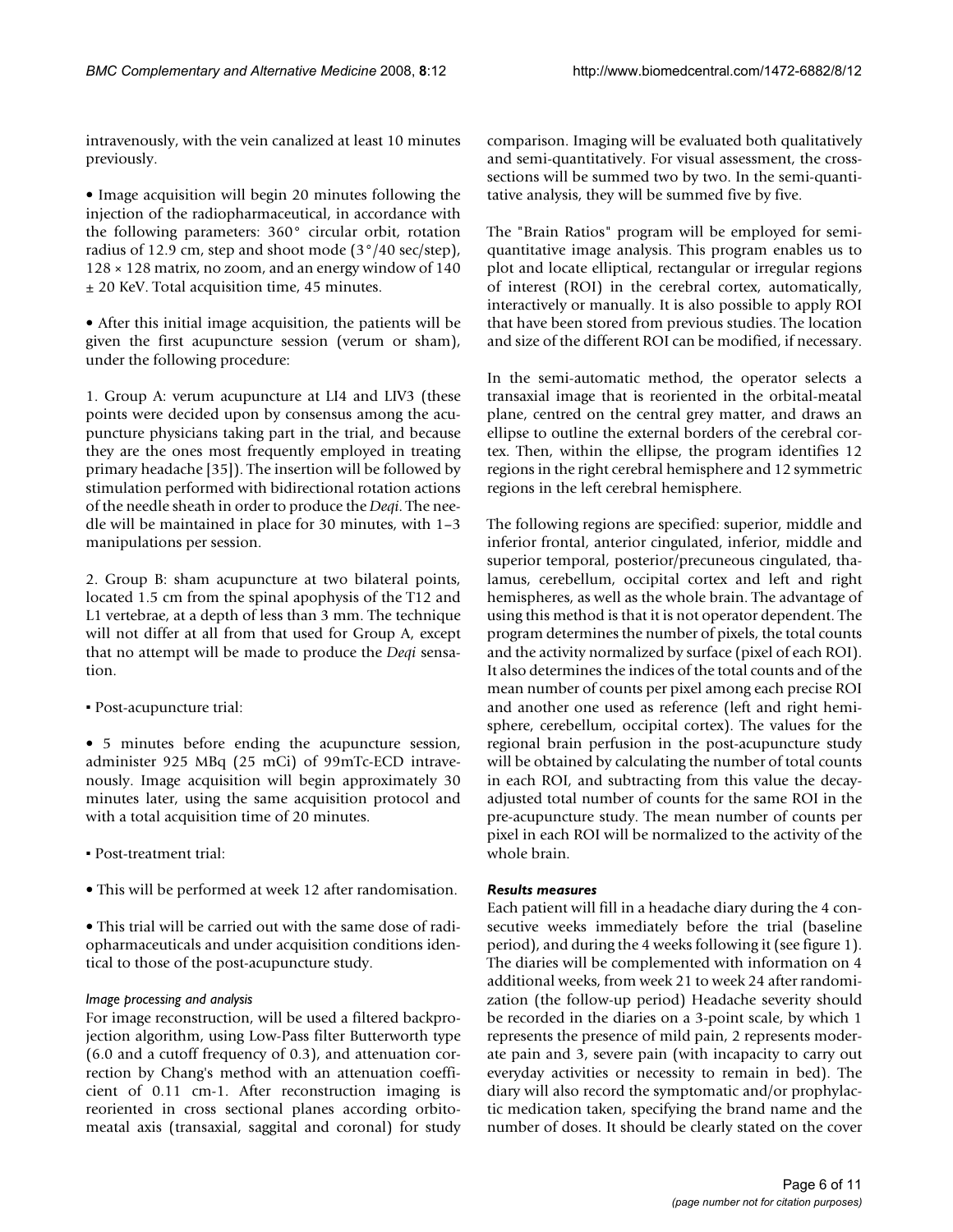

**Figure 1 Trial work plan.**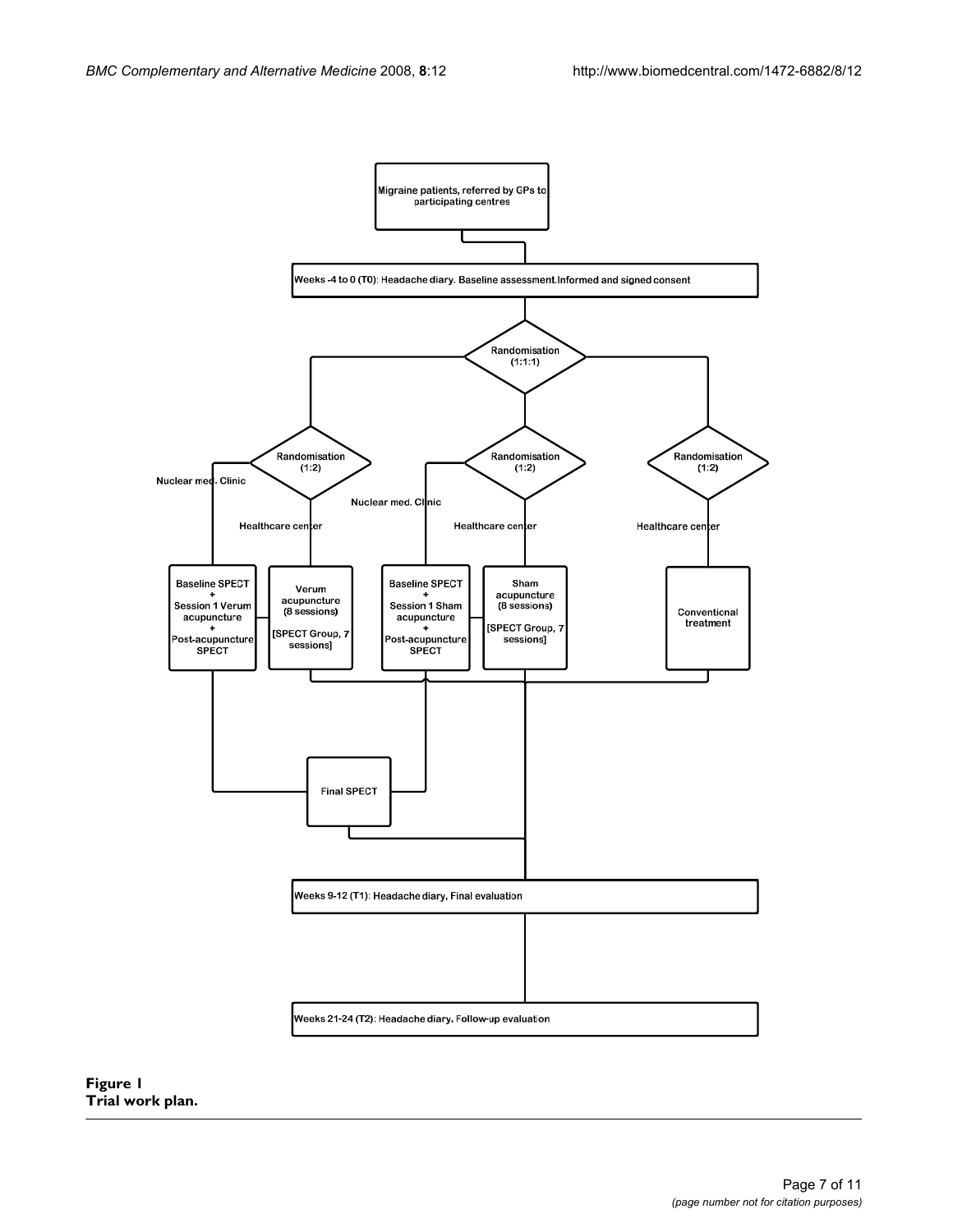of the diary that the information contained within it is confidential. In addition, before starting the treatment, and also at 12 and 24 weeks after starting it, the patients will be requested to fill in a questionnaire with sociodemographic data and information concerning days off work because of headache; this will be compiled together with the Goldberg Anxiety-Depression Scale register and the results obtained from the Spanish version of the Headache Impact Test [36] and the SF-12 Health Survey (version 2). The purpose of this is to evaluate health-related aspects of the patient's quality of life [37]. The adverse effects of the techniques under study, and those of any rescue medication taken by the patient, will also be recorded. During the baseline evaluation, the patient will be asked to provide an anamnesis of the characteristics of the headache, in accordance with the recommendations of the International Headache Society, in order to classify the type of headache and to assess the term of the pain. Following this, an anamnesis and examination will be performed in accordance with the norms of traditional Chinese medicine.

#### *Primary outcome measure*

▪ The difference in the number of days with migraine (DWM) between the baseline period and the period spanning weeks 9–12 (DWM1).

#### *Secondary outcome measures*

▪ DWM between the baseline period and the period spanning weeks 21–24 (DWM2) after randomization.

▪ Change in the health-related quality of life between the baseline, final and follow-up periods, assessed by the SF-12 Health Survey.

▪ Days free from pain.

▪ Proportion of patients with at least 50% fewer headaches during the period spanning weeks 9–12 [33], in comparison with the baseline situation.

▪ Days off work, or of incapacity to perform daily activities.

▪ Change in the consumption of symptomatic/analgesic and prophylactic medication for migraine attacks, according to the patient's record of the name of the drug and the daily dose consumed, between the baseline period, the end of treatment and after six months.

▪ Change recorded on Goldberg's Depression/Anxiety Scale [38] between the baseline period, the end of treatment and after the follow-up period.

▪ Difference in the results of the Spanish version of the Headache Impact Test [39], the psychometric properties of which have been proven [36], between the baseline period, the end of treatment and after the follow-up period.

▪ SPECT: The following values will be calculated for the semi-quantitative analysis of the images:

• Percentage change of the mean value of counts per pixel for each region of interest, calculated as follows:

% change =  $100 \times \frac{\text{post acupuncture}-\text{pre acupuncture}}{\text{post acupuncture}}$ pre acupunctu re

• We shall also calculate an index of laterality (IL), as follows:

$$
IL = \frac{(right-left)}{\frac{1}{2} \times (right-left)}
$$

#### *Evaluation of treatment credibility*

Patients in Groups A and B will be asked, after the fourth treatment session, four items to be assessed on a continuous analogue visual scale from 0 to 10 ( $0 =$  totally disagree; 10 = totally agree): (1) Do you believe this treatment will reduce the pain you are suffering?; (2) Does the treatment seem to be a logical one?; (3) Would you recommend this treatment to a friend or relative with the same problem?; (4) Do you believe this treatment could be applicable to treat other problems? [40,41]

#### *Sociodemographic variables*

The following sociodemographic variables will be ascertained: date of birth, sex, marital status, level of education and race.

# *Variables related to the severity of the problem, occupational aspects and an estimation of direct tangible costs*

Duration, in years, of the headache, its frequency, the duration of each attack and the degree of incapacity produced by the migraine.

Health utility will be measured in quality-adjusted life years gained by each patient, calculating the area under the curve of the SF-12 at 12 weeks after the start of treatment [42]. To estimate the costs of the different treatments, a map of activities will be created, and we will measure the costs that distinguish them (acupuncture, conventional treatment). The activities will be evaluated using an Activity Based Costing approach, according to which each activity consumes resources (inputs) – personal, materials and pharmaceutical – in order to produce results (outputs). These activities will be assessed one by one. The cost of each therapeutic treatment is defined as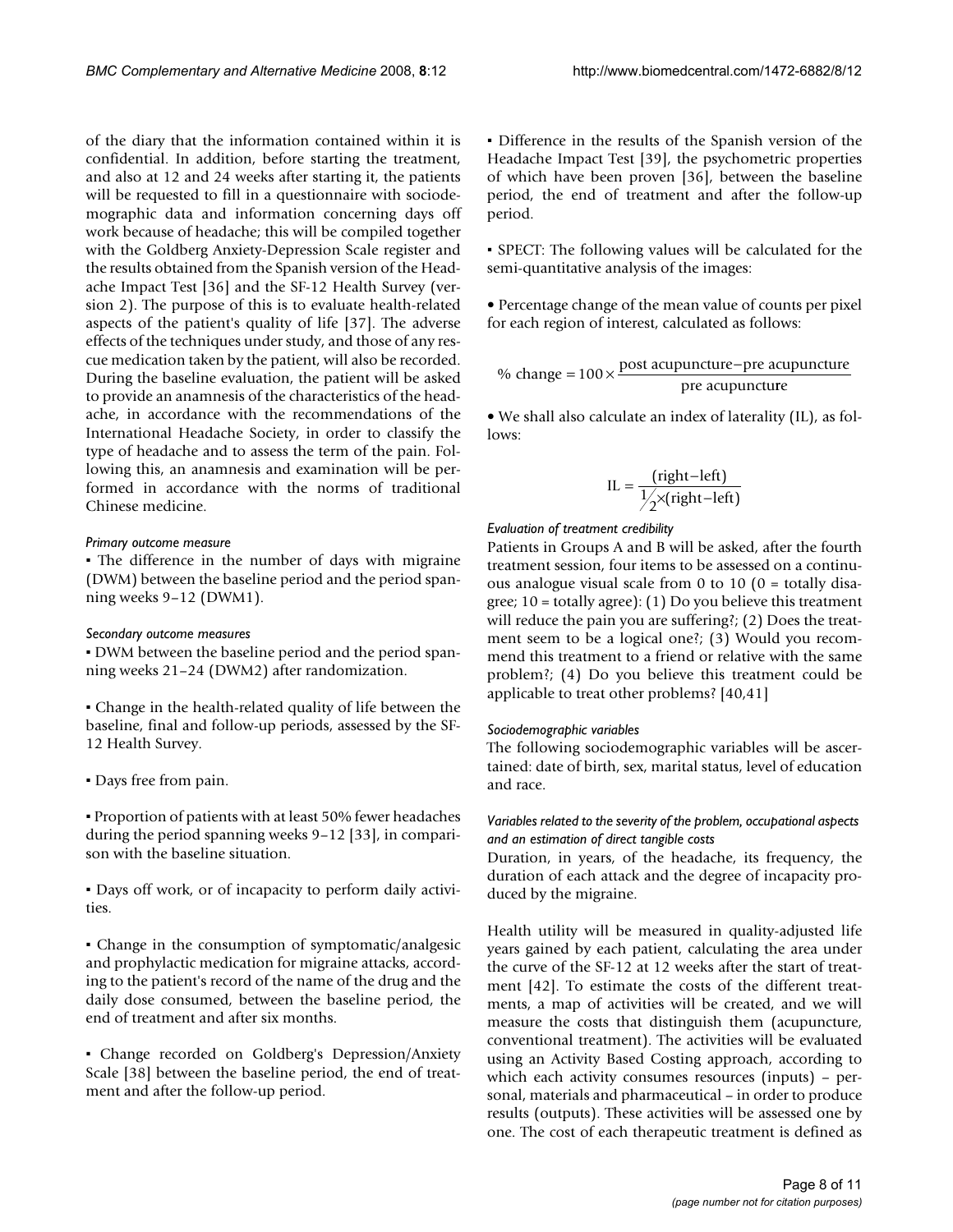the sum of the costs of each of the activities that make it up. Thus we shall obtain a more accurate view of the cost variation produced by each treatment with respect to every other one, and will be able to study its impact on the following subprocess, as well as to make use of this information in future studies. The cost components of the activities addressed and the criteria applied to evaluate them in financial terms are as follows:

1. **Personal**. The consumption of human resources involved in carrying out the different activities. This evaluation includes the cost per hour of each category of professional staff. The cost is estimated taking into account the data provided by the Andalusia Public Health Service (SSPA), and includes both the explicit cost (wages and salaries paid) and the implicit cost (time travelling to and from the clinic, the environmental cost of this travelling, etc.).

2. **Occupational**. We will record the number of days off work, or incapacitated for the performance of routine tasks.

3. **Materials**. This includes the consumption of materials required for carrying out each activity. Each such material cost will be evaluated in accordance with the price recorded in the corresponding catalogue of the supplies department/service at the hospital or health district in question.

4. **Pharmaceuticals**. We shall consider the costs of the different pharmaceutical products (quantity and unit of measurement), evaluated in accordance with the normal price for sale to laboratories.

5. **Opportunity cost**. This will include the sum of the outputs of the potential activities that are not carried out as the result of applying the treatment, when an alternative might be used, and will include the potential financial cost of the resources employed.

On the basis of the ABC approach, the resources imputed to each patient can be applied, within a multidisciplinary table based on a modular matrix to act in the manner of a 'meter' for each patient, to the analysis model and thus we obtain the SF-12 curve showing the variation in the patient's quality of life and the potential cost savings for the public healthcare system, together with the increased years of life attained for each patient.

# *Characteristic diagnostic variables according to traditional Chinese medicine*

The acupuncture physicians participating in the trial will be required to record the information needed to make a diagnosis according to traditional Chinese medicine,

including the following factors: (1) the location of the headache; (2) the meridian or meridians most likely to be involved; (3) internal factors such as Blood, Qi, Yin, Yang, etc.; (4) external pathogens such as Wind, Phlegm, Cold, etc.; (5) the internal organs affected; (6) the state of internal body functions such as Stagnation, Excess, or Deficiency.

# *Data compilation and analysis*

# *Data compilation*

A referral form has been drawn up, to be filled in by the GP requesting inclusion in the trial of patients who fulfil the selection criteria. A data base will be designed for the electronic storage of the variables recorded in the purposebuilt (physical) data record book (DRB). This database (CRDD) will be kept at the analysis centre (in the Research Support Unit, Hospital Costa del Sol, Marbella. Malaga), which will be independent of the randomisation section. Each participating centre will have a duplicate of the structure of the CRDD, together with a codebook containing the definitions and operative characteristics of all the variables. This information will be compiled within an overall file containing the data for all the variables addressed in this trial, both in the user-controlled formats and in those determined by direct observation. These data will be recorded weekly in the CRDD and sent, in coded form, to the analysis centre for safekeeping. Neither the DRB nor the CRDD will identify the group to which the patient is allocated. This information will be controlled by the physician carrying out the treatments, and who will be responsible for liaising with the randomization centre. An external assessor will record all the information except that which is reserved for the medical staff, and will manage all aspects of the distribution of the patients; nevertheless, this assessor will be blind, at all times, to the treatment actually given to each patient. Every two weeks, the analysis centre will perform a quality control exercise on the data received.

# *Monitoring data and side effects*

Records will be kept of all side effects that are reported, and possible adverse events caused by the experimental treatment or the medication provided.

#### *Statistical analysis*

Two types of population will be analysed: (1) population per intention to treat (ITT), with all the patients randomised; (2) population per protocol (PP), including only the patients presenting minor differences from the protocol. During analysis, the study groups will be anonymised in order to minimize biased reporting.

The baseline variables among the different groups will be compared to test the homogeneity produced by random allocation, in terms of the differences of means and pro-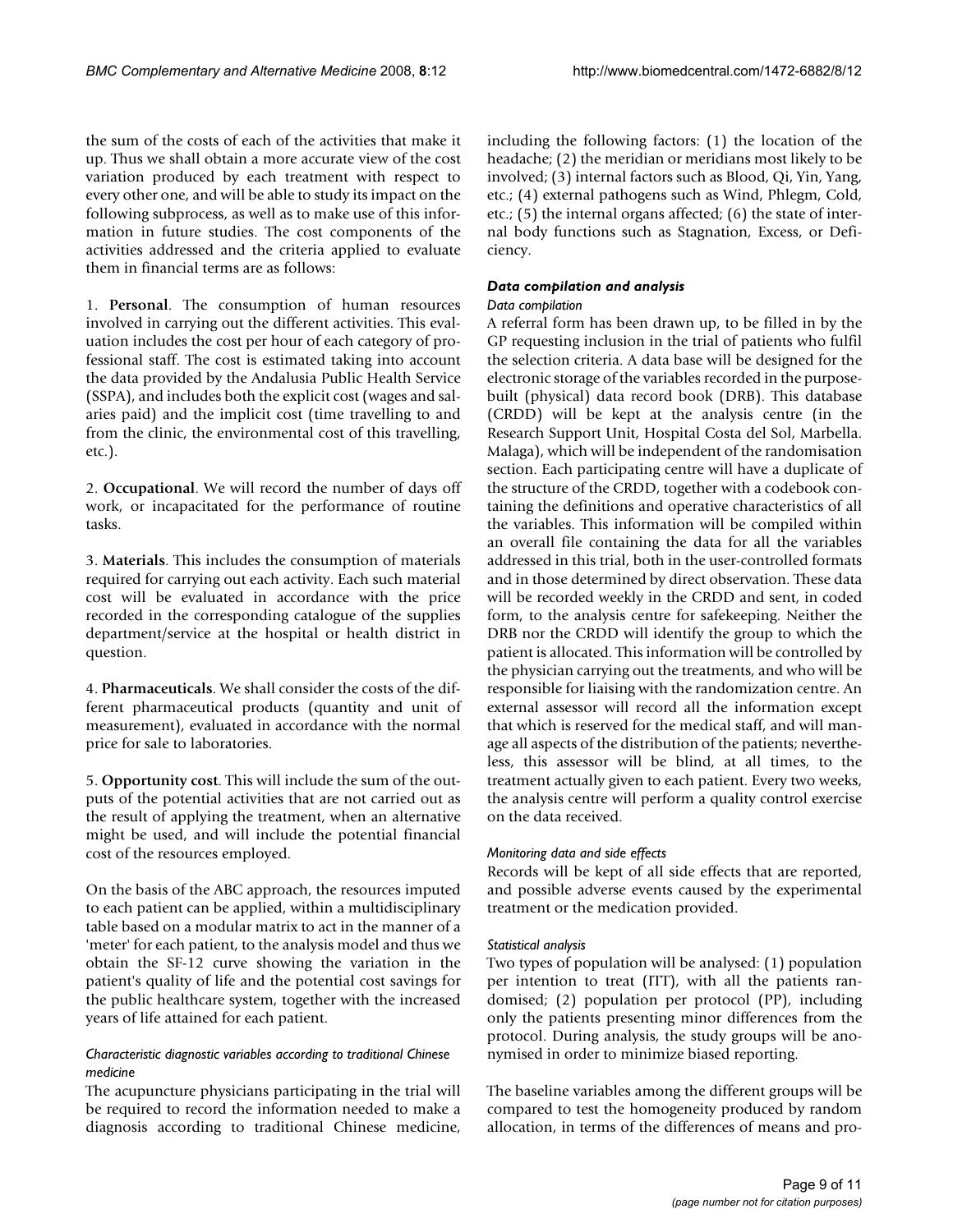portions. The magnitude of the difference in the possible unbalancing produced by the random allocation among the groups will be evaluated using ratios of means and proportions (using that of the sham group as the reference level), and the final fit will be calculated by secondary analyses with multiple linear regression models. In the raw analysis (without fitting), significance tests will be used for the comparisons between *k* samples (parametric or not, depending on whether the distribution of the results variables is asymmetric or otherwise, and on the homogeneity of their variances), taking the control group (group C) as the reference level, and using comparison tests for the differences of the means in the main results variable (DWM1), both for the intergroup comparisons (for independent samples) and for the comparisons between the baseline and the final levels for each group (in the latter case, using tests for non-independent or paired samples).

For the main results variable (DWM1), linear regression models will be constructed, adjusted for the baseline level and analysing per ITT. The group variables will be included, taking the control group as a reference, together with the sociodemographic variables (age and sex) and the baseline variables of the severity of the complaint (pain intensity and frequency). We will adjust for possible confounders using criteria of statistical significance and of confusion. The detection of possible interactions with the treatment group variable will be evaluated by criteria of statistical significance for the corresponding interaction terms. The level of significance will be established at  $\alpha$  < 0.05. The model will be reconstructed, removing all the observations with Cook's distances above the 90th percentile of the distribution, in order to test the consistency of the results obtained.

It is our intention to perform an economic analysis from the standpoint of the Andalusia Public Health Service.

# **Competing interests**

The author(s) declare that they have no competing interests.

# **Authors' contributions**

JV conceived the study, designed the study protocol, sought funding and ethical approval and wrote the manuscript. All authors contributed to the research design, read, made critical revisions and approved the final manuscript.

# **Acknowledgements**

This study is funded by the Fund for Healthcare Research of the Carlos III Health Institute (Project No. PI070694).

#### **References**

- 1. International Headache Society Classification Subcommittee: **[The](http://www.ncbi.nlm.nih.gov/entrez/query.fcgi?cmd=Retrieve&db=PubMed&dopt=Abstract&list_uids=14979299) [International Classification of Headache Disorders.](http://www.ncbi.nlm.nih.gov/entrez/query.fcgi?cmd=Retrieve&db=PubMed&dopt=Abstract&list_uids=14979299)** *Cephalalgia* 2nd edition. 2004, **24:**9-160.
- 2. Monzon MJ, Lainez MJ: **[Quality of life in migraine and chronic](http://www.ncbi.nlm.nih.gov/entrez/query.fcgi?cmd=Retrieve&db=PubMed&dopt=Abstract&list_uids=9876889) [daily headache patients.](http://www.ncbi.nlm.nih.gov/entrez/query.fcgi?cmd=Retrieve&db=PubMed&dopt=Abstract&list_uids=9876889)** *Cephalalgia* 1998, **18:**638-643.
- 3. Fernandez-Concepcion O, Canuet-Delis L: **[\[Disability and quality](http://www.ncbi.nlm.nih.gov/entrez/query.fcgi?cmd=Retrieve&db=PubMed&dopt=Abstract&list_uids=12833226) [of life in patients with migraine: determining factors\].](http://www.ncbi.nlm.nih.gov/entrez/query.fcgi?cmd=Retrieve&db=PubMed&dopt=Abstract&list_uids=12833226)** *Rev Neurol* 2003, **36:**1105-1112.
- 4. Martinez Eizaguirre JM, Calero MS, Garcia Fernandez ML, Tranche IS, Castillo OJ, Perez II: **[\[Attitudes of spanish primary care doctors](http://www.ncbi.nlm.nih.gov/entrez/query.fcgi?cmd=Retrieve&db=PubMed&dopt=Abstract&list_uids=16790216) [to migraine\].](http://www.ncbi.nlm.nih.gov/entrez/query.fcgi?cmd=Retrieve&db=PubMed&dopt=Abstract&list_uids=16790216)** *Aten Primaria* 2006, **38:**33-38.
- 5. Badia X, Magaz S, Gutierrez L, Galvan J: **[The burden of migraine](http://www.ncbi.nlm.nih.gov/entrez/query.fcgi?cmd=Retrieve&db=PubMed&dopt=Abstract&list_uids=15209528) [in Spain: beyond direct costs.](http://www.ncbi.nlm.nih.gov/entrez/query.fcgi?cmd=Retrieve&db=PubMed&dopt=Abstract&list_uids=15209528)** *Pharmacoeconomics* 2004, **22:**591-603.
- 6. Stewart WF, Lipton RB, Celentano DD, Reed ML: **[Prevalence of](http://www.ncbi.nlm.nih.gov/entrez/query.fcgi?cmd=Retrieve&db=PubMed&dopt=Abstract&list_uids=1727198) [migraine headache in the United States. Relation to age,](http://www.ncbi.nlm.nih.gov/entrez/query.fcgi?cmd=Retrieve&db=PubMed&dopt=Abstract&list_uids=1727198) [income, race, and other sociodemographic factors.](http://www.ncbi.nlm.nih.gov/entrez/query.fcgi?cmd=Retrieve&db=PubMed&dopt=Abstract&list_uids=1727198)** *JAMA* 1992, **267:**64-69.
- 7. Lipton RB, Bigal ME, Diamond M, Freitag F, Reed ML, Stewart WF: **[Migraine prevalence, disease burden, and the need for pre](http://www.ncbi.nlm.nih.gov/entrez/query.fcgi?cmd=Retrieve&db=PubMed&dopt=Abstract&list_uids=17261680)[ventive therapy.](http://www.ncbi.nlm.nih.gov/entrez/query.fcgi?cmd=Retrieve&db=PubMed&dopt=Abstract&list_uids=17261680)** *Neurology* 2007, **68:**343-349.
- 8. Hu XH, Markson LE, Lipton RB, Stewart WF, Berger ML: **[Burden of](http://www.ncbi.nlm.nih.gov/entrez/query.fcgi?cmd=Retrieve&db=PubMed&dopt=Abstract&list_uids=10219926) [migraine in the United States: disability and economic costs.](http://www.ncbi.nlm.nih.gov/entrez/query.fcgi?cmd=Retrieve&db=PubMed&dopt=Abstract&list_uids=10219926)** *Arch Intern Med* 1999, **159:**813-818.
- 9. Edmeads J, Findlay H, Tugwell P, Pryse-Phillips W, Nelson RF, Murray TJ: **[Impact of migraine and tension-type headache on life](http://www.ncbi.nlm.nih.gov/entrez/query.fcgi?cmd=Retrieve&db=PubMed&dopt=Abstract&list_uids=8334575)[style, consulting behaviour, and medication use: a Canadian](http://www.ncbi.nlm.nih.gov/entrez/query.fcgi?cmd=Retrieve&db=PubMed&dopt=Abstract&list_uids=8334575) [population survey.](http://www.ncbi.nlm.nih.gov/entrez/query.fcgi?cmd=Retrieve&db=PubMed&dopt=Abstract&list_uids=8334575)** *Can J Neurol Sci* 1993, **20:**131-137.
- 10. Garcia Monco JC, Alvarez de Arcaya A, Eguia del Rio P, Etxebarria Ibañez I, Gonzalez Hernandez N, Ruiz de Velasco Artaza I: *Revision sobre el tratamiento farmacológico de la migraña y estudio cualitativo* Vitoria-Gasteiz: Gobierno Vasco; 2002.
- 11. Garcia-Escriva A, Asensio-Asensio M, Lopez-Hernandez N, Gonzalez-Aznar OJ, Oliver-Navarrete C, Alvarez-Sauco M, Pampliega-Perez A: **[\[Health care activity in a headache-specific clinic\].](http://www.ncbi.nlm.nih.gov/entrez/query.fcgi?cmd=Retrieve&db=PubMed&dopt=Abstract&list_uids=15378449)** *Rev Neurol* 2004, **39:**401-405.
- 12. Beckett BE, Herndon KC: **Headache disorders.** In *Pharmacotherapy: A Pathophysiologic Approach* 5th edition. Edited by: Dipiro JT, Talbert RL, Yee GC, Matzke GR, Wells BG, Posey LM. New York: McGraw-Hill; 2002:1279-1291.
- 13. Linde K, Streng A, Jurgens S, Hoppe A, Brinkhaus B, Witt C, Wagenpfeil S, Pfaffenrath V, Hammes MG, Weidenhammer W, Willich SN, Melchart D: **[Acupuncture for patients with migraine: a rand](http://www.ncbi.nlm.nih.gov/entrez/query.fcgi?cmd=Retrieve&db=PubMed&dopt=Abstract&list_uids=15870415)[omized controlled trial.](http://www.ncbi.nlm.nih.gov/entrez/query.fcgi?cmd=Retrieve&db=PubMed&dopt=Abstract&list_uids=15870415)** *JAMA* 2005, **293:**2118-2125.
- 14. Vickers AJ, Rees RW, Zollman CE, McCa rney R, Smith CM, Ellis N, Fisher P, Van HR: **[Acupuncture for chronic headache in pri](http://www.ncbi.nlm.nih.gov/entrez/query.fcgi?cmd=Retrieve&db=PubMed&dopt=Abstract&list_uids=15023828)[mary care: large, pragmatic, randomised trial.](http://www.ncbi.nlm.nih.gov/entrez/query.fcgi?cmd=Retrieve&db=PubMed&dopt=Abstract&list_uids=15023828)** *BMJ* 2004, **328:**744.
- 15. Melchart D, Linde K, Fischer P, Berm an B, White A, Vickers A, Allais G: **[Acupuncture for idiopathic headache.](http://www.ncbi.nlm.nih.gov/entrez/query.fcgi?cmd=Retrieve&db=PubMed&dopt=Abstract&list_uids=11279710)** *Cochrane Database Syst Rev* 2001:CD001218.
- 16. Diener HC, Kronfeld K, Boewing G, Lungenhausen M, Maier C, Molsberger A, Tegenthoff M, Trampisch HJ, Zenz M, Meinert R: **[Effi](http://www.ncbi.nlm.nih.gov/entrez/query.fcgi?cmd=Retrieve&db=PubMed&dopt=Abstract&list_uids=16545747)[cacy of acupuncture for the prophylaxis of migraine: a mult](http://www.ncbi.nlm.nih.gov/entrez/query.fcgi?cmd=Retrieve&db=PubMed&dopt=Abstract&list_uids=16545747)[icentre randomised controlled clinical trial.](http://www.ncbi.nlm.nih.gov/entrez/query.fcgi?cmd=Retrieve&db=PubMed&dopt=Abstract&list_uids=16545747)** *Lancet Neurol* 2006, **5:**310-316.
- 17. Endres HG, Diener HC, Molsberger A: **[Role of acupuncture in the](http://www.ncbi.nlm.nih.gov/entrez/query.fcgi?cmd=Retrieve&db=PubMed&dopt=Abstract&list_uids=17868011) [treatment of migraine.](http://www.ncbi.nlm.nih.gov/entrez/query.fcgi?cmd=Retrieve&db=PubMed&dopt=Abstract&list_uids=17868011)** *Expert Rev Neurother* 2007, **7:**1121-1134.
- 18. Tatsch K, Asenbaum S, Bartenstein P, Catafau A, Halldin C, Pilowsky LS, Pupi A: **[European Association of Nuclear Medicine proce](http://www.ncbi.nlm.nih.gov/entrez/query.fcgi?cmd=Retrieve&db=PubMed&dopt=Abstract&list_uids=12436497)[dure guidelines for brain perfusion SPET using \(99m\)Tc](http://www.ncbi.nlm.nih.gov/entrez/query.fcgi?cmd=Retrieve&db=PubMed&dopt=Abstract&list_uids=12436497)[labelled radiopharmaceuticals.](http://www.ncbi.nlm.nih.gov/entrez/query.fcgi?cmd=Retrieve&db=PubMed&dopt=Abstract&list_uids=12436497)** *Eur J Nucl Med Mol Imaging* 2002, **29:**BP36-BP42.
- 19. Juni JE, Waxman AD, Devous MD Sr, Tikofsky RS, Ichise M, Van Heertum RL, Holman BL, Carretta RF, Chen CC: **[Procedure guideline](http://www.ncbi.nlm.nih.gov/entrez/query.fcgi?cmd=Retrieve&db=PubMed&dopt=Abstract&list_uids=9591602) [for brain perfusion SPECT using technetium-99m radiophar](http://www.ncbi.nlm.nih.gov/entrez/query.fcgi?cmd=Retrieve&db=PubMed&dopt=Abstract&list_uids=9591602)[maceuticals. Society of Nuclear Medicine.](http://www.ncbi.nlm.nih.gov/entrez/query.fcgi?cmd=Retrieve&db=PubMed&dopt=Abstract&list_uids=9591602)** *J Nucl Med* 1998, **39:**923-926.
- 20. Blake P, Johnson B, VanMeter JW: **[Positron Emission Tomogra](http://www.ncbi.nlm.nih.gov/entrez/query.fcgi?cmd=Retrieve&db=PubMed&dopt=Abstract&list_uids=12616088)[phy \(PET\) and Single Photon Emission Computed Tomogra](http://www.ncbi.nlm.nih.gov/entrez/query.fcgi?cmd=Retrieve&db=PubMed&dopt=Abstract&list_uids=12616088)[phy \(SPECT\): Clinical Applications.](http://www.ncbi.nlm.nih.gov/entrez/query.fcgi?cmd=Retrieve&db=PubMed&dopt=Abstract&list_uids=12616088)** *J Neuroophthalmol* 2003, **23:**34-41.
- 21. Lauritzen M, Olesen J: **[Regional cerebral blood flow during](http://www.ncbi.nlm.nih.gov/entrez/query.fcgi?cmd=Retrieve&db=PubMed&dopt=Abstract&list_uids=6609739) [migraine attacks by Xenon-133 inhalation and emission tom](http://www.ncbi.nlm.nih.gov/entrez/query.fcgi?cmd=Retrieve&db=PubMed&dopt=Abstract&list_uids=6609739)[ography.](http://www.ncbi.nlm.nih.gov/entrez/query.fcgi?cmd=Retrieve&db=PubMed&dopt=Abstract&list_uids=6609739)** *Brain* 1984, **107(Pt 2):**447-461.